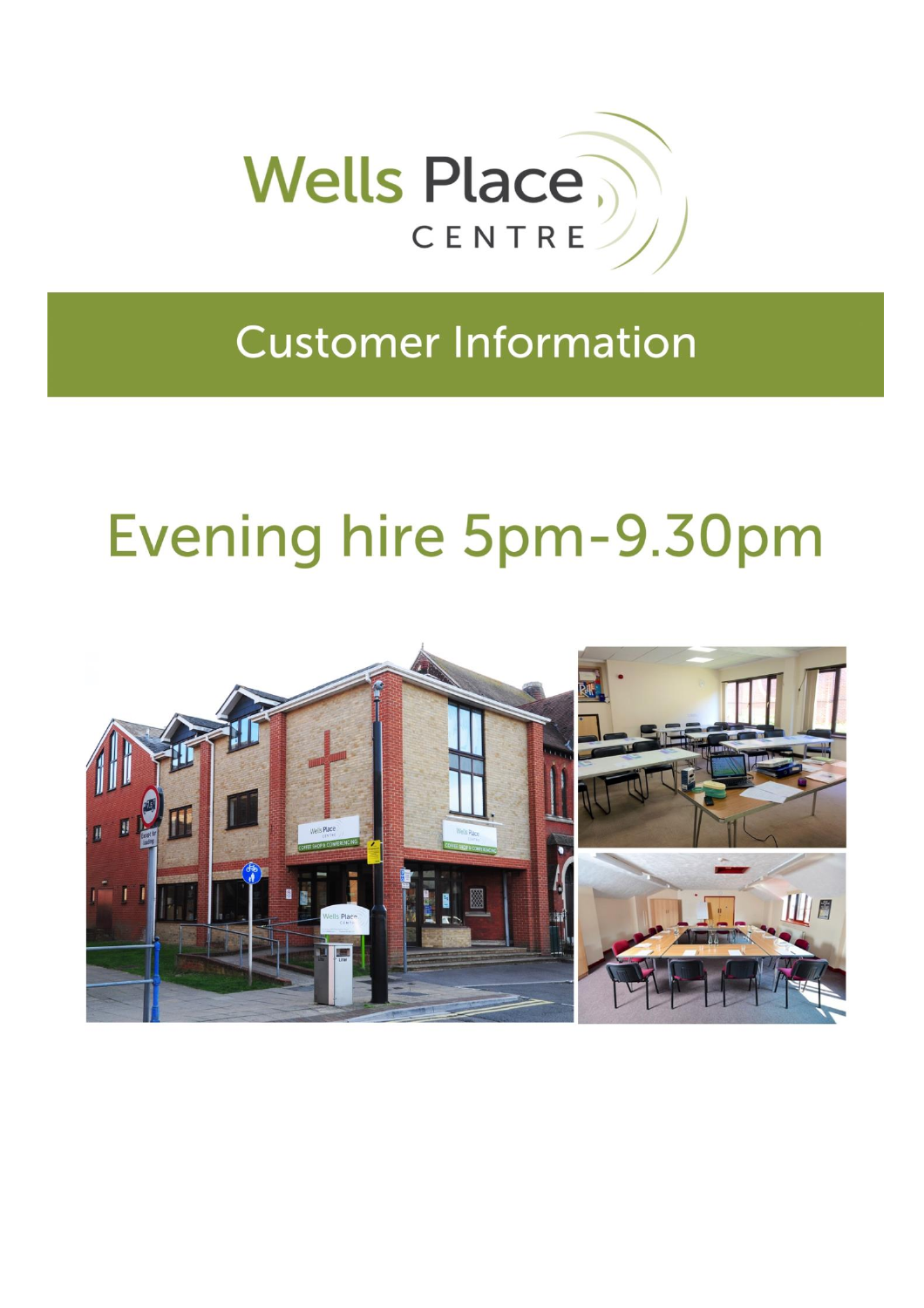

## **WELCOME TO WELLS PLACE CENTRE**

## This pack contains:

## - WiFi Code

## -Emergency Evacuations Procedures

## - PEEPS

- Terms and conditions of hire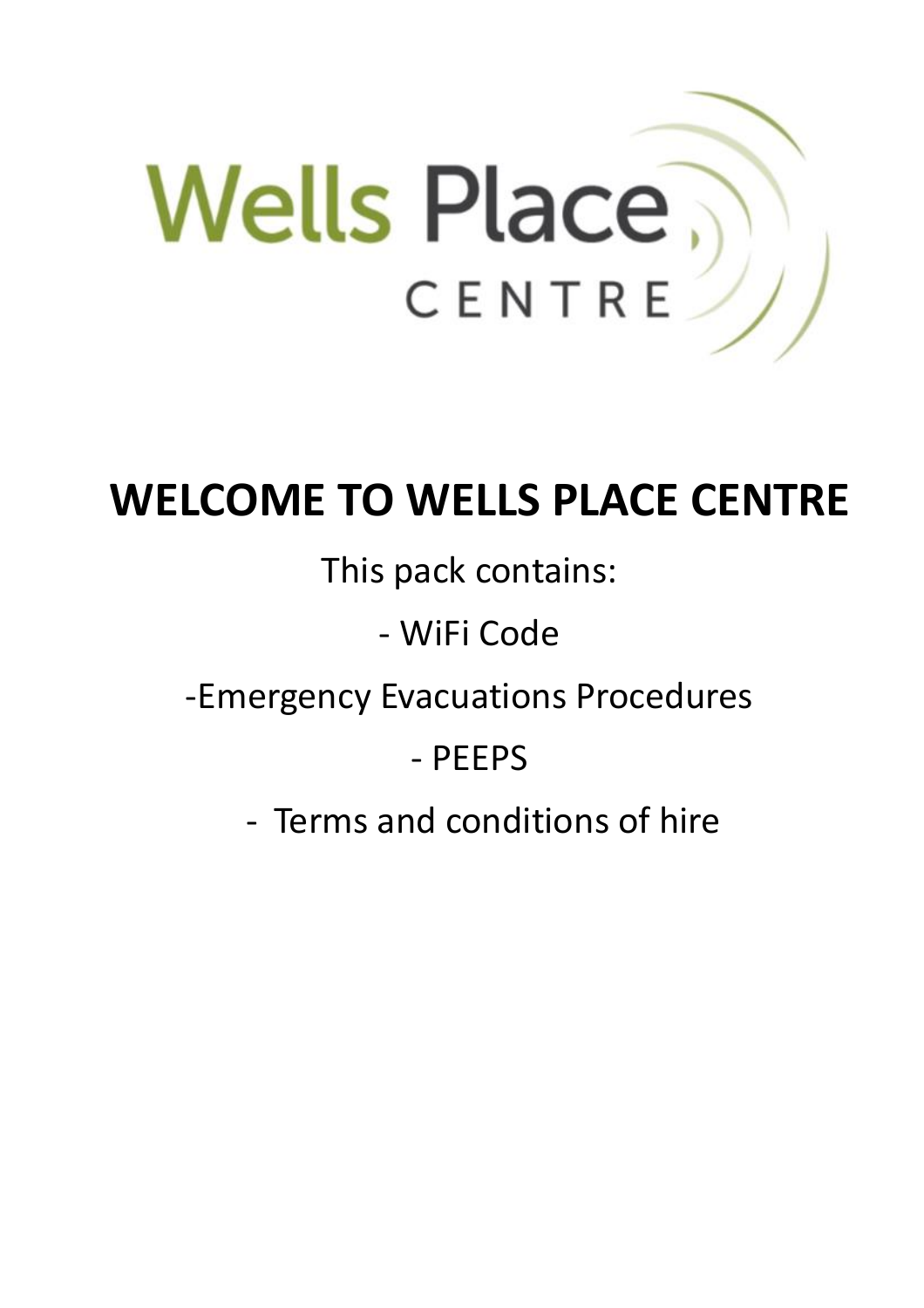

## **Connecting to the Wells Place Centre Guest WiFi**

- 1. In your WiFi connection choose the open network with the name "WPC" and connect to it.
- 2. When you first go to a webpage you will instead be directed to the following screen:



- 3. Type in the Guest Passcode of 01489 and agree to our Terms & Conditions by pressing "Connect".
- 4. You will then be directed to your chosen webpage.
- 5. If you want to connect to something other than a webpage eg your email, you will need to visit a webpage first to enable the connection. You will then be able to connect to your email.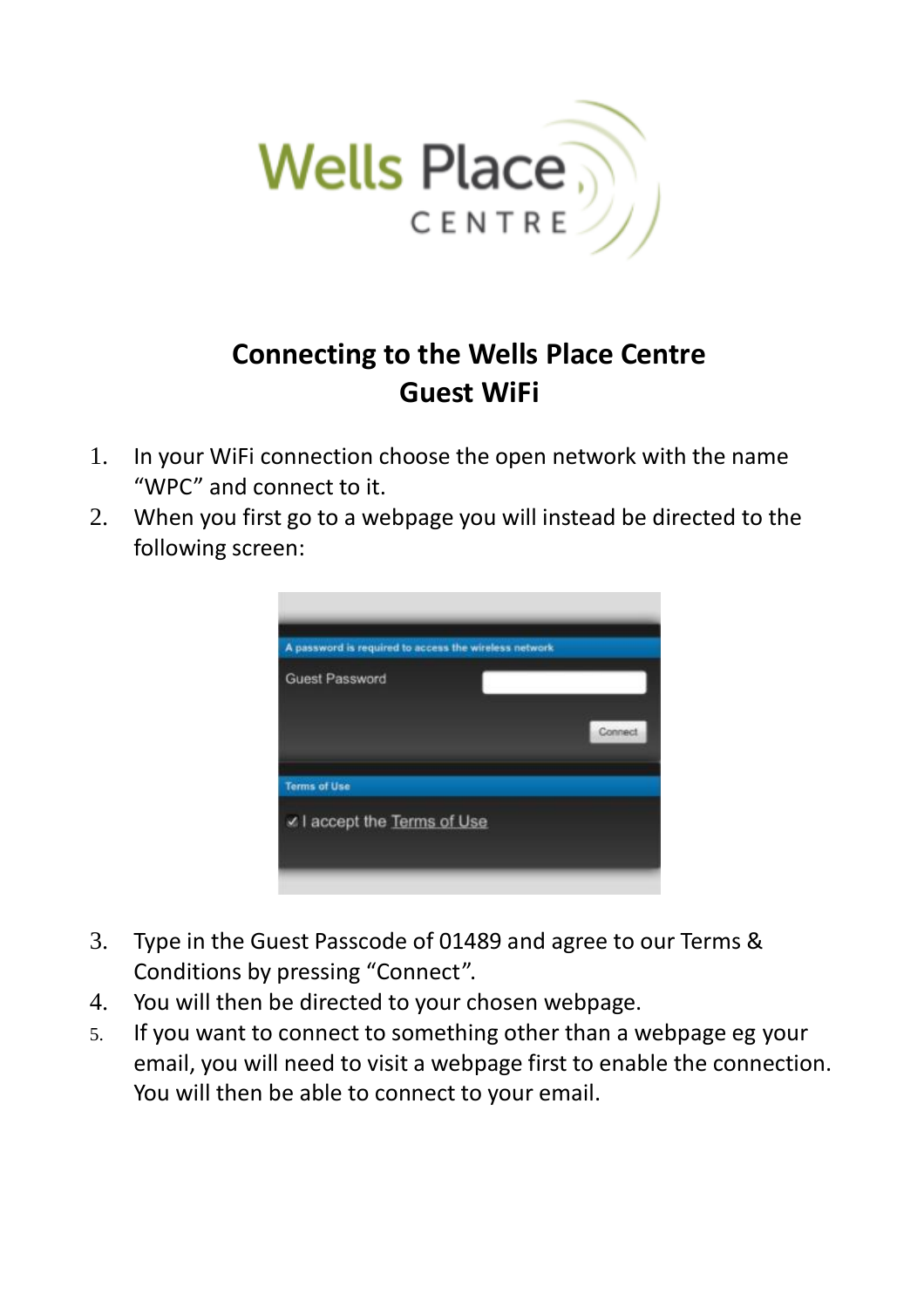## **GROUP LEADERS**

## **EMERGENCY EVACUATION RESPONSIBILITIES & PROCEDURES MON-FRI FROM 5PM ONWARDS & SAT**

### **Your responsibilities**

- 1. At the start of your meeting, please point out the fire exit and fire escape route to all attendees. If you are unsure of the route, please ask our receptionist to clarify this for you.
- 2. If you have a mobility impaired member of your group, please consult with them regarding their preferred means of evacuation in the event of an emergency. They will have received a card at reception explaining their options *and there is also a copy in this pack.* Please note that, if none of your group is a trained user of our evacuation chairs, this option is not available outside of core hours and therefore only options 1 and 3 are available to you.
- 3. If you have a sight impaired member of your group, please nominate a member of your group to assist them down the stairs and to a place of safety in the event of an emergency.
- 4. In the event of an emergency, please ensure that all the members of your group have exited the room and are making their way outside. If you have a hearing impaired member of your group, please take special care that they are aware of the fire alarm sounding and the need to evacuate.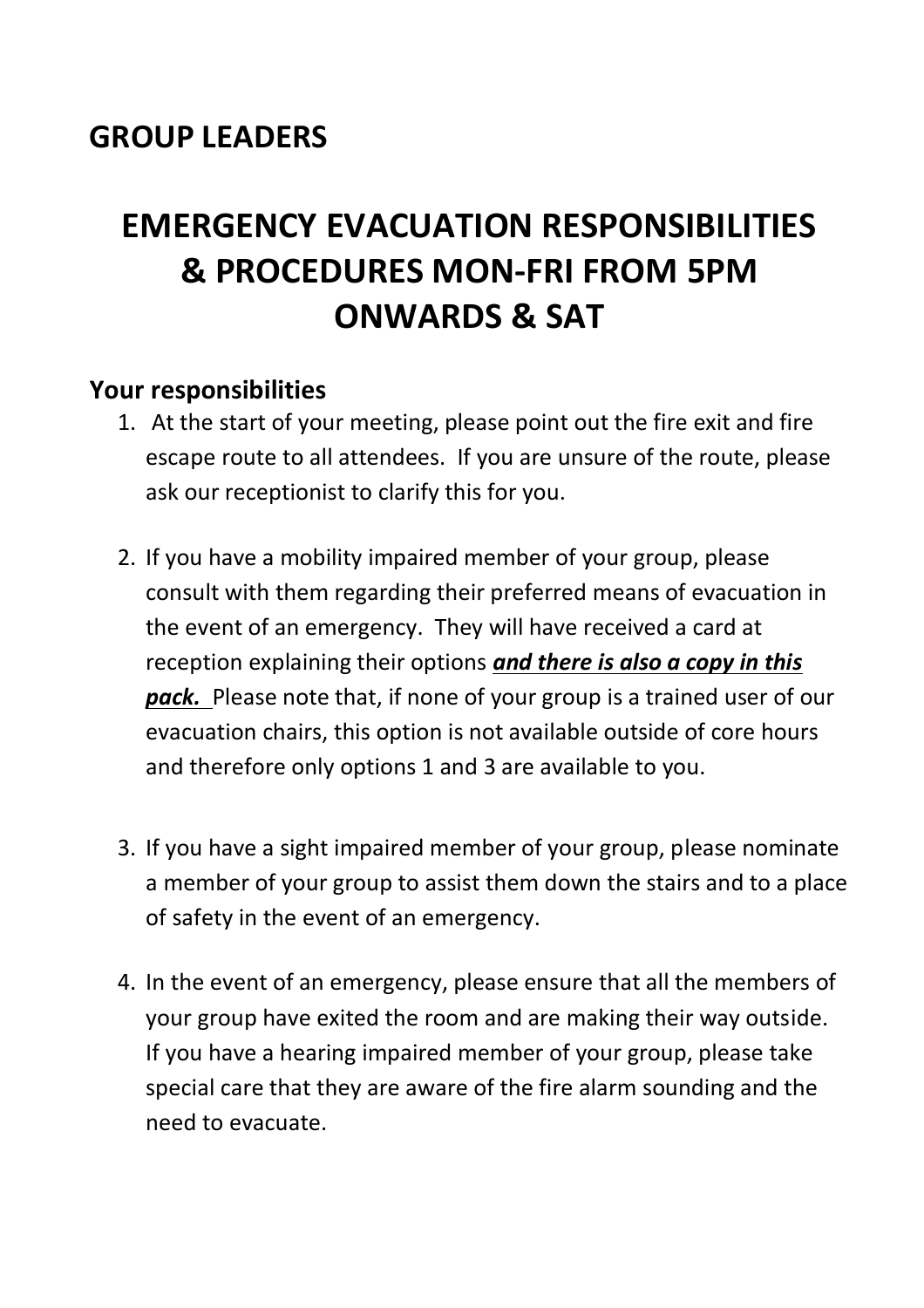## **Procedures to share with your group**

- 1. If you discover a fire, sound the alarm by using the RED **FIRE ALARM** boxes on the walls and vacate the building. If safe to do so, inform the **WCP MANAGER** or **RECEPTIONIST** of the location of the fire.
- 2. On hearing the FIRE ALARM, **EVACUATE** the building using the nearest marked FIRE EXIT.

**UPDATE: Where possible maintain 2m Social Distancing and the one way system around the building – however, the priority is to exit the building as soon as possible using the nearest exit point regardless of COVID19 measures.**

- CLOSE all doors and windows
- DO NOT use the lift
- DO NOT STOP to collect personal belongings
- 3. **ASSEMBLE** outside McDonalds fast food restaurant at the front of the Swan Centre maintaining social distancing as far as possible.
- 4. **GROUP LEADERS** are to take a roll call of those in their groups and are to report to the **RECEPTIONIST** to determine if anyone is left in the building.
- 5. **DO NOT RE-ENTER** the building until advised by the **FIRE OFFICER** or **WPC MANAGER** that it is safe to do so.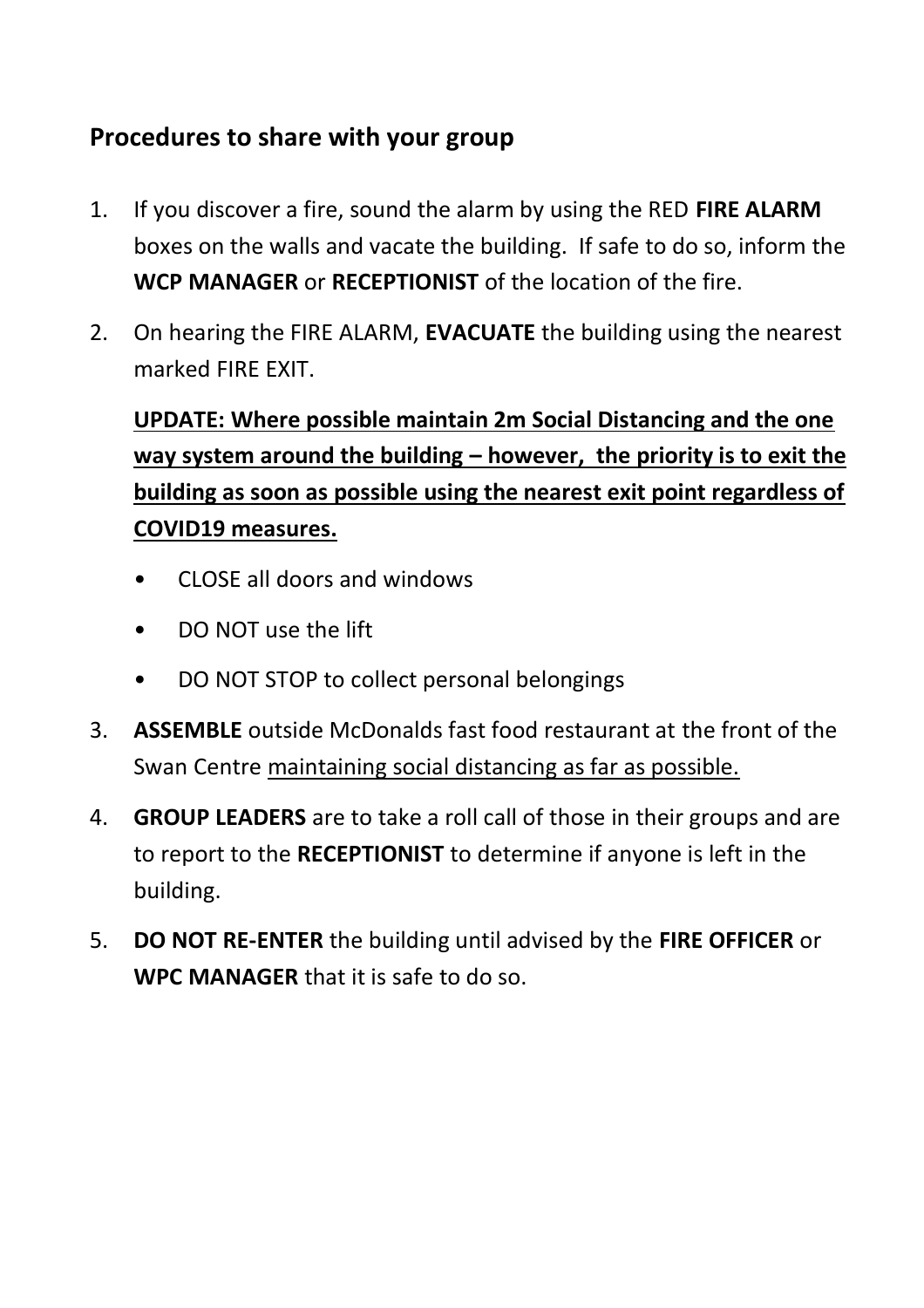## **GENERAL PEEPS**

## **EMERGENCY EVACUATION PROCEDURES MON-FRI AFTER 5PM & SAT**

Welcome to Wells Place Centre. This card is designed to provide you with information regarding the options available to you in the unlikely event of having to evacuate the building in an emergency situation. Please be assured that if we have organised a fire drill during your visit with us, you will be informed of this in advance and you will not be asked to evacuate the building unless you wish to do so.

Please read the following options and indicate to either your group leader or to our receptionist, in confidence, which option you would prefer in the event of an emergency evacuation.

### **Your options**

- 1. If you feel able to walk down the stairs at your own pace or bump down the stairs on your bottom then we are happy for you to do so. For your own safety and the safety of other building users, please wait until the majority of other users have already descended the stairs. If you would need assistance with this, please indicate this to your group leader who will then nominate someone in your group to provide this assistance. There is an evacuation chair at the bottom of the stairs which you can then use to get outside if needs be. Please note that Wells Place Centre staff are NOT available to assist outside of core hours.
- 2. The building is equipped with Evac + evacuation chairs one on each floor. You need to be able to transfer yourself into the Evac + chair in order to use this means of evacuation. There also needs to be someone in your group trained in how to use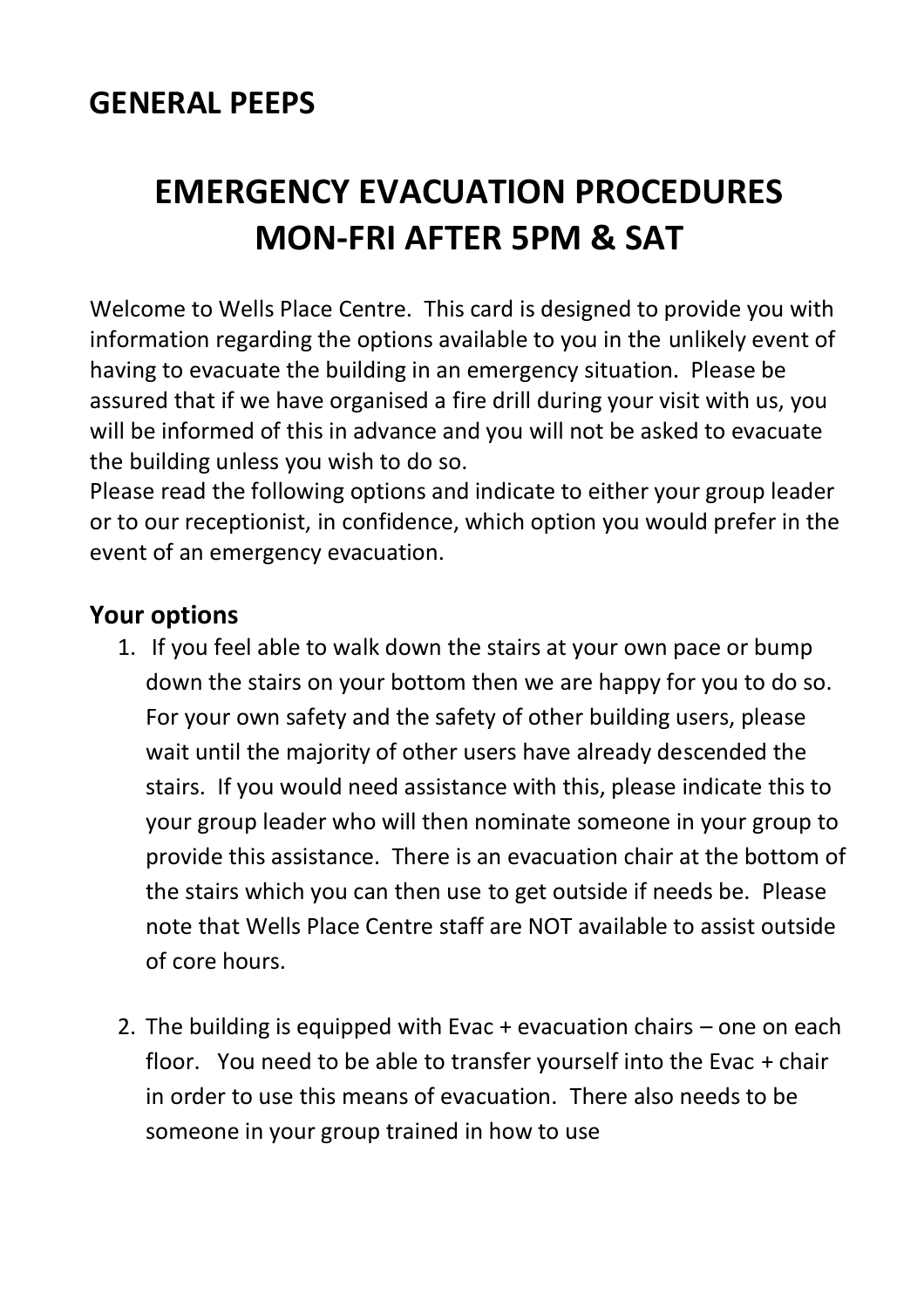- 3. them as outside of core hours Wells Place Centre staff are NOT available to assist. If you are not sure whether anyone in your group is a trained operator of these chairs, please ask your group leader.
- 4. If neither options 1 or 2 are suitable for you, then your meeting will need to take place on the ground floor. Unfortunately we cannot guarantee to have a room available. Whoever booked your meeting will have been informed of this at time of booking.

Please do not hesitate to ask any questions regarding these options to our receptionist.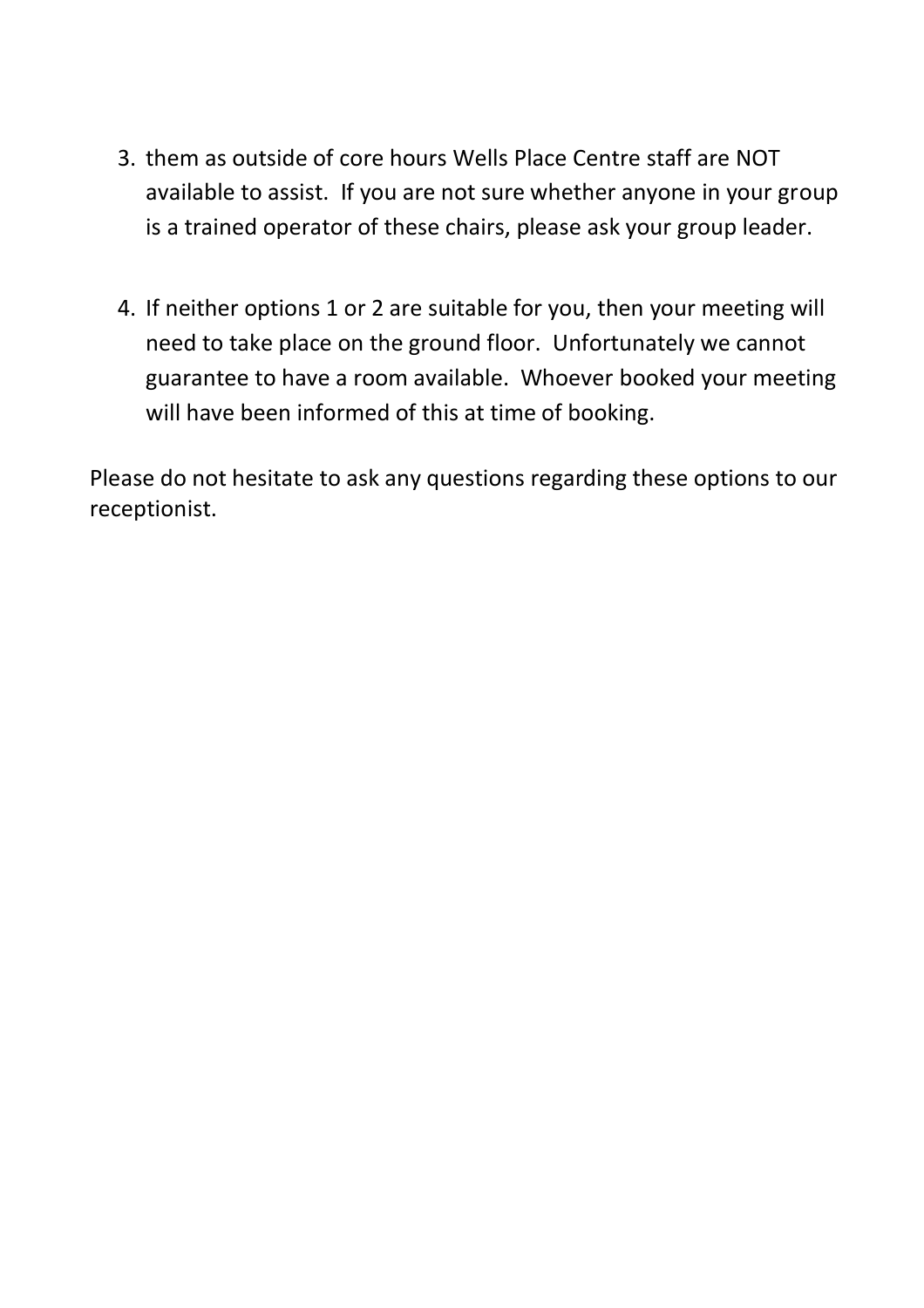### **Standard Terms and Conditions of business.**

### **1. Interpretation: The following meanings apply in this document.**

- 1.1 The '**Customer**' or '**User**' is any person, club, society, organisation or company using the amenities and/or facilities of the centre as
	- defined by section 12 of The Unfair Contract Terms Act 1977.

1.2 '**Terms & Conditions**' means the conditions, restrictions and benefits as laid out in this document, and other special conditions applied to a particular transaction.

1.3 '**The Supplier**', '**The Provider**', '**The Company**', or '**WPC**' is Wells Place Centre, Wells Place Centre is the trading name and a ministry of Eastleigh Baptist Church, a registered Christian charity.

### 2 **General:**

2.1 These Terms & Conditions shall be deemed to be incorporated into all agreements, contracts, quotations and invoices of Wells Place Centre.

2.2 Any variation to these Terms & Conditions is inapplicable unless agreed in writing and signed by the chair of the Trading Management Team.

2.3 These Terms & Conditions shall not affect the Companies or the Customer statutory rights under English law.

2.4 The areas available for hire/use relate to the room(s) hired, entrance area, toilets, stairways, lift, and circulation space for the purpose of access.

2.5 Wells Place Centre reserve the right of entry to any part of the premises at all times for themselves or their authorised representatives.

2.6 Outside the agreed hire period, the Wells Place Centre is private property

### **3. Price and Payment:**

3.1 Rates and Prices are subject to review and change without prior notice.

3.2 The Rate and Price charged will be those applicable at the time of use of the facilities, which may different from the rate applicable at the time of booking.

3.3 The company will take reasonable steps to inform customers of any price increases at least 21 days before they become effective.

3.4 Payment is requested by invoice following use of the facilities, to allow for any extra items on-theday. However, Wells Place Centre reserve the right to require a deposit against charges or possible damage as it sees fit.

3.5 Payment is due on presentation of the invoice. Wells Place Centre is not a licensed credit agent and does not therefore offer credit terms.

3.6 Wells Place Centre reserve the right to suspend facilities for customers with outstanding invoices. 3.7 Wells Place Centre reserve the right to charge interest on overdue invoices (at up to 8% over Bank of England base rate)in accordance with The Late Payment of Commercial Debts (Interest) Act June 1998.

### **4. Catering:**

4.1 To ensure Hygiene standards are maintained, only food supplied by Wells Place Centre can be consumed on the premises without prior consent in writing. However if individual room users wish to bring their own packed lunch, this is acceptable, provided it is consumed in the room booked. The use of outside caterers or the bulk purchase of food from other suppliers is not permitted without express permission in writing.

4.2 Only food and refreshments purchased in the Coffee Shop may be consumed in the Coffee Shop.

4.3 Customers are not permitted to bring kettles into the building for private use.

### **5. Suppliers Obligations:**

5.1 Wells Place Centre will use its best endeavours to provide the facilities advertised with reasonable skill and care, and to a reasonable standard.

5.2 Wells Place Centre will use its best endeavours to ensure the centre is operated in a safe manner and will comply with all the appropriate and necessary Health and Safety requirements.

5.3 Wells Place Centre accepts responsibility for ensuring all equipment supplied or made available for use by the centre is correctly maintained and free from known defect.

5.4 Wells Place Centre will ensure that the premises are adequately insured.

**6. Customer Obligations:** To enable Wells Place Centre to meet its obligations and for the reasonable enjoyment of all customers:-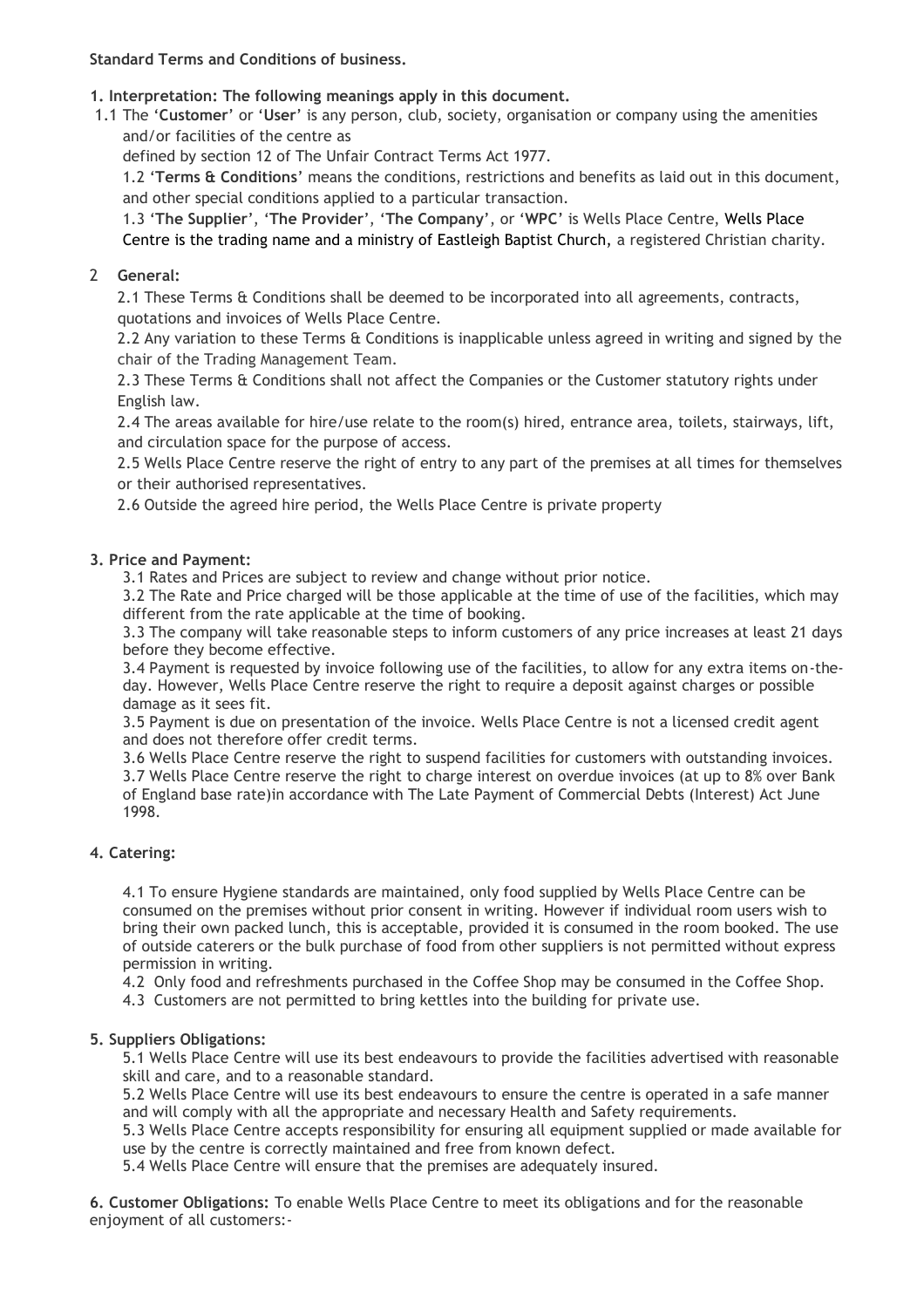6.1 The Customer shall not sublet the hired space and associated areas as defined in 2.4 above, nor seek to assign the benefits or burden of the agreement to third parties.

6.2 The Customer shall vacate the hired space by the end of the agreed time.

6.3 The Customer will be responsible for the behaviour of persons within their group in the use of the areas of hire and associated facilities as defined in 2.4 above.

6.4 The Customer shall not allow interference to the quiet enjoyment of other users of the centre to occur.

6.5 The Customer shall not allow:- alcohol, drugs (other than prescription), knives and other offensive weapons, explosives or any type of pyrotechnic devices, or any illegal substances, to be brought into the centre, unless prior written consent has been obtained.

6.6 Where appropriate, the Customer will ensure they have an appropriate vulnerable person policy in place (covering adults and children where appropriate)and if requested supply a copy of that policy to Wells Place Centre CIC. The care of vulnerable persons, remain at all times the responsibility of the leader of the group they are part of.

6.7 The Customer undertakes not to allow:- Smoking on the premises in accordance with current legislation. Gambling with the exception of raffles or draws for charitable purposes.

6.8 The Customer also undertakes to be:-

Tampering with the equipment or fabric of the centre.

Responsible for any damage to the fabric of the centre or equipment during use. Responsible for any loss, damage or injury to persons within or outside their group while undertaking activities under their control.

Responsible for any consequential loss due to damage caused to the centre.

6.9 The Customer undertakes to adhere to and inform their group at the start of each meeting the procedures to be followed in an emergency evacuation as detailed to them in the card they receive on arrival at the Centre (copy available on request).

6.10 On emergency evacuation, the Customer undertakes to ensure that all group members have exited their room and are making their way outside. The Customer will take particular care to ensure any sight or hearing impaired members of the group are given the necessary assistance by other group members to safely evacuate. During the hours 8.30am–5pm Monday–Friday,Wells Place Centre staff will assist with the evacuation of mobility impaired users on the 1st or 2nd floors using the evacuation method chosen by that person on arrival. The Customer will ensure that someone from the group is available to assist the Wells Place Centre staff member with the evacuation of any mobility impaired user. The Customer will note that outside of these hours mobility impaired users cannot be evacuated using our Evacuation Chairs unless there is someone in the Customer's group who is a trained user of these chairs (training can be given by a member of Wells Place Centre staff if organised in advance). Therefore if the mobility impaired user cannot get down the stairs themselves a meeting room must be booked on the ground floor.

6.11 The Customer will inform Wells Place Centre staff before confirmation of booking if more than two mobility users are known to be part of the group. Wells Place Centre accept that this information is not always known in advance.

6.12 Any equipment taken into the building by customers must have a valid PAT Certificate and this must be presented to the receptionist on arrival.

#### **COVID19 Prevention:**

6.13. It is the responsibility of each hirer to inform all members of their group not to attend if they or anyone from their household is displaying the symptoms of COVID 19 no matter how mild. 6.14 Counselling. It is the counsellers' sole responsibility to make sure that the room is cleaned

between each counselling client in their session and that any (contaminated) waste such as gloves, masks, etc. are taken home and disposed of responsibly.

6.15 If the customer or any person in his/her group feels ill with the symptoms of COVID19 he/she must leave the building immediately. If use of the washroom is required the disabled washroom on the 1st floor ONLY is to be used for such purposes. Wells Place Centre must be informed immediately and the customer must follow this up with an email to info@wellsplace.org.uk.

6.16 All group leaders are required to keep a register and contact details of delegates for'Track & Trace' purposes.

#### **7. Limitation of Liability and Force Majeure:**

7.1 Nothing in these Terms & Conditions shall limit or exclude either party's liability for:- death or personal injury; fraud or for any sort of liability that by law cannot be limited or excluded; any loss or damage caused by deliberate unlawful action or negligence.

7.2 Wells Place Centre will not be liable in any way for loss, damage or theft to clothing, jewellery, monies, or other articles owned by the customer whilst on the premises, or stored outside the period of hire.

7.3 Wells Place Centre will not be liable for losses resulting from the inability to provide a suitable